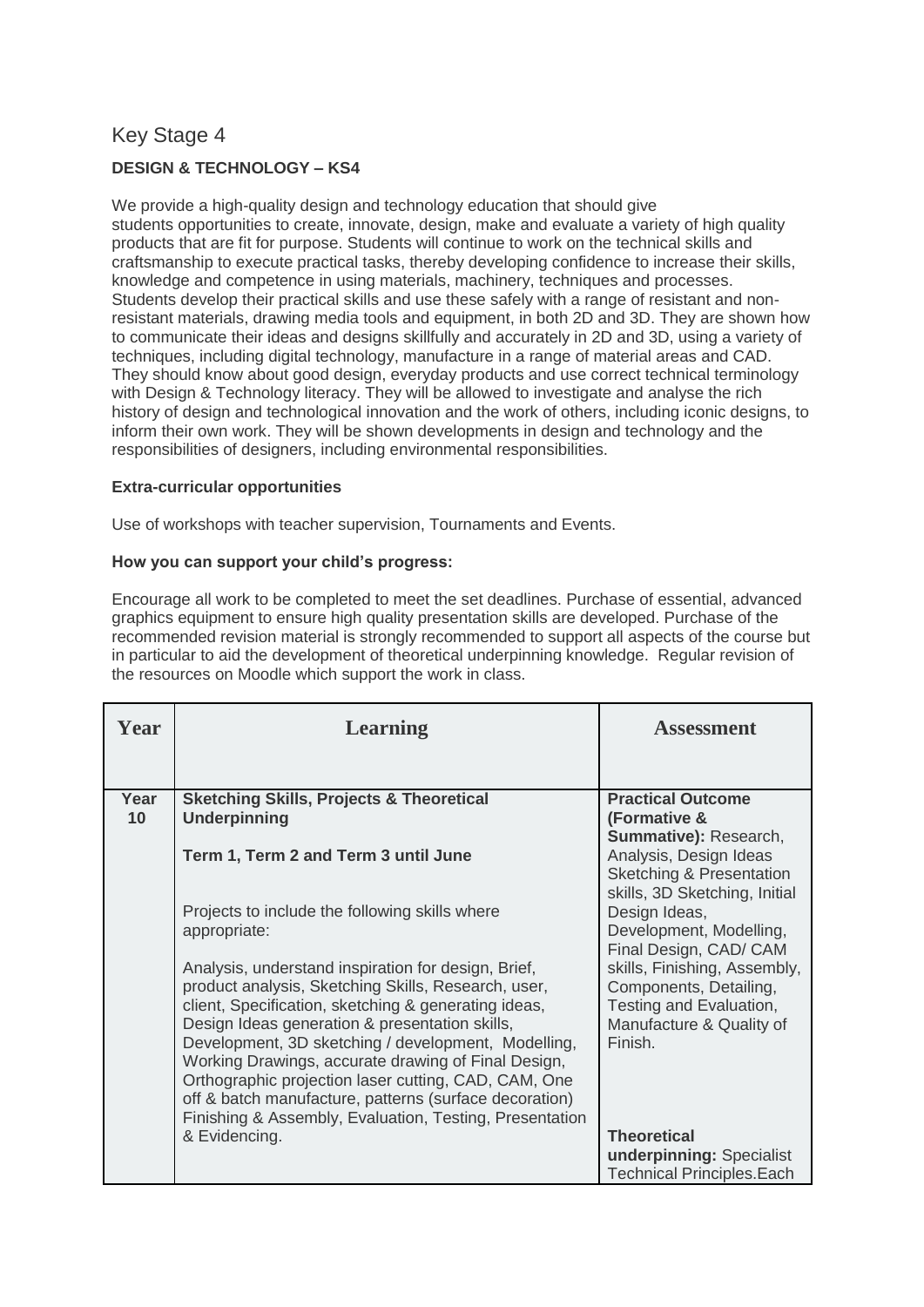| Year<br>11 | Theoretical Underpinning: Core Technical Principles:<br>New and emerging technologies; Energy generation and<br>storage; Developments in New materials; Systems<br>approach to designing; Mechanical Devices; Materials<br>and their working Properties. Timber, Plastics & Paper<br>and Card: Selection of Materials or components; Forces<br>and Stresses; Ecological and Social Footprint; Sources<br>and Origins; Using and working with materials; Stock<br>forms; Types and sizes; Scales of production; Specialist<br>Techniques and processes & Surface treatment and<br>finishes<br><b>Sketching skills to include:</b><br>Instruction regarding sketching equipment -<br>$\bullet$<br>pencil, fine line pens<br>All freehand sketching on A3 Paper- Sketching<br>$\bullet$<br>skills to include:<br>Basic 2D shapes<br>$\circ$<br>Basic Rendering using appropriate<br>$\circ$<br>$media - 2D shapes$<br>Converting 2D to 3D basic shapes sheet<br>$\circ$<br>Basic rendering - 2D to 3D shapes<br>$\circ$<br>Enhancement using range of techniques<br>$\circ$<br>- add pencil weight of line, fine line<br>pen, outline pen, markers - colouring in,<br>rendering (using light)<br>Isometric Sketching(examination prep<br>$\circ$<br>only)<br>2 Point Perspective sketching - boxes<br>$\circ$<br>(demo)<br>2 Point Perspective sketching - crating<br>$\circ$<br>boxes and forming into shapes 2 Point | topic is assessed at the<br>end using exam questions.<br><b>Core Technical</b><br>Principles.<br>Each topic is assessed at<br>the end.<br>Skills and extended writing<br>tasks are assessed<br>separately.<br>A mock exam is given at<br>the end of the year which<br>includes exam questions<br>from each taught topic<br><b>NEA</b><br>Contextual challenge<br>released on June 1st<br>AO1 Identifying &<br>investigating design<br>possibilities & Producing a<br>Design Brief &<br>Specification |
|------------|---------------------------------------------------------------------------------------------------------------------------------------------------------------------------------------------------------------------------------------------------------------------------------------------------------------------------------------------------------------------------------------------------------------------------------------------------------------------------------------------------------------------------------------------------------------------------------------------------------------------------------------------------------------------------------------------------------------------------------------------------------------------------------------------------------------------------------------------------------------------------------------------------------------------------------------------------------------------------------------------------------------------------------------------------------------------------------------------------------------------------------------------------------------------------------------------------------------------------------------------------------------------------------------------------------------------------------------------------------------------------------------------------------------------|------------------------------------------------------------------------------------------------------------------------------------------------------------------------------------------------------------------------------------------------------------------------------------------------------------------------------------------------------------------------------------------------------------------------------------------------------------------------------------------------------|
|            | perspective sketching 3D forms<br>Addition of shadows/linking boxes<br>$\circ$<br>Styrofoam modelling of pre-set product /<br>$\circ$<br>form - to learn modelling skills                                                                                                                                                                                                                                                                                                                                                                                                                                                                                                                                                                                                                                                                                                                                                                                                                                                                                                                                                                                                                                                                                                                                                                                                                                           | <b>Theoretical</b>                                                                                                                                                                                                                                                                                                                                                                                                                                                                                   |
|            | <b>Term 3 June onwards</b>                                                                                                                                                                                                                                                                                                                                                                                                                                                                                                                                                                                                                                                                                                                                                                                                                                                                                                                                                                                                                                                                                                                                                                                                                                                                                                                                                                                          | underpinning: Continue<br>with Core technical<br>Principles.                                                                                                                                                                                                                                                                                                                                                                                                                                         |
|            | <b>NEA Major Project</b><br>Theoretical underpinning: Specialist technical                                                                                                                                                                                                                                                                                                                                                                                                                                                                                                                                                                                                                                                                                                                                                                                                                                                                                                                                                                                                                                                                                                                                                                                                                                                                                                                                          | Each topic is assessed at<br>the end using exam                                                                                                                                                                                                                                                                                                                                                                                                                                                      |
|            | principles.                                                                                                                                                                                                                                                                                                                                                                                                                                                                                                                                                                                                                                                                                                                                                                                                                                                                                                                                                                                                                                                                                                                                                                                                                                                                                                                                                                                                         | questions.                                                                                                                                                                                                                                                                                                                                                                                                                                                                                           |
|            | Contextual design challenges linking to NEA.                                                                                                                                                                                                                                                                                                                                                                                                                                                                                                                                                                                                                                                                                                                                                                                                                                                                                                                                                                                                                                                                                                                                                                                                                                                                                                                                                                        | Skills and extended writing<br>tasks are assessed                                                                                                                                                                                                                                                                                                                                                                                                                                                    |
|            | NEA Major Project: Portfolio, Research, Brief and Design<br>Specification                                                                                                                                                                                                                                                                                                                                                                                                                                                                                                                                                                                                                                                                                                                                                                                                                                                                                                                                                                                                                                                                                                                                                                                                                                                                                                                                           | separately.                                                                                                                                                                                                                                                                                                                                                                                                                                                                                          |
|            | Term 1 - NEA Major Project                                                                                                                                                                                                                                                                                                                                                                                                                                                                                                                                                                                                                                                                                                                                                                                                                                                                                                                                                                                                                                                                                                                                                                                                                                                                                                                                                                                          | A mock exam is given<br>which includes exam<br>questions from each                                                                                                                                                                                                                                                                                                                                                                                                                                   |
|            | NEA Major Project: Portfolio, Design Ideas,<br>Development, Modelling, CAD skills, Further<br>Development, Final Design concept, Modelling Final<br>Design (CAD).                                                                                                                                                                                                                                                                                                                                                                                                                                                                                                                                                                                                                                                                                                                                                                                                                                                                                                                                                                                                                                                                                                                                                                                                                                                   | taught topic<br>Generating Design Ideas,<br>Developing Design Ideas,                                                                                                                                                                                                                                                                                                                                                                                                                                 |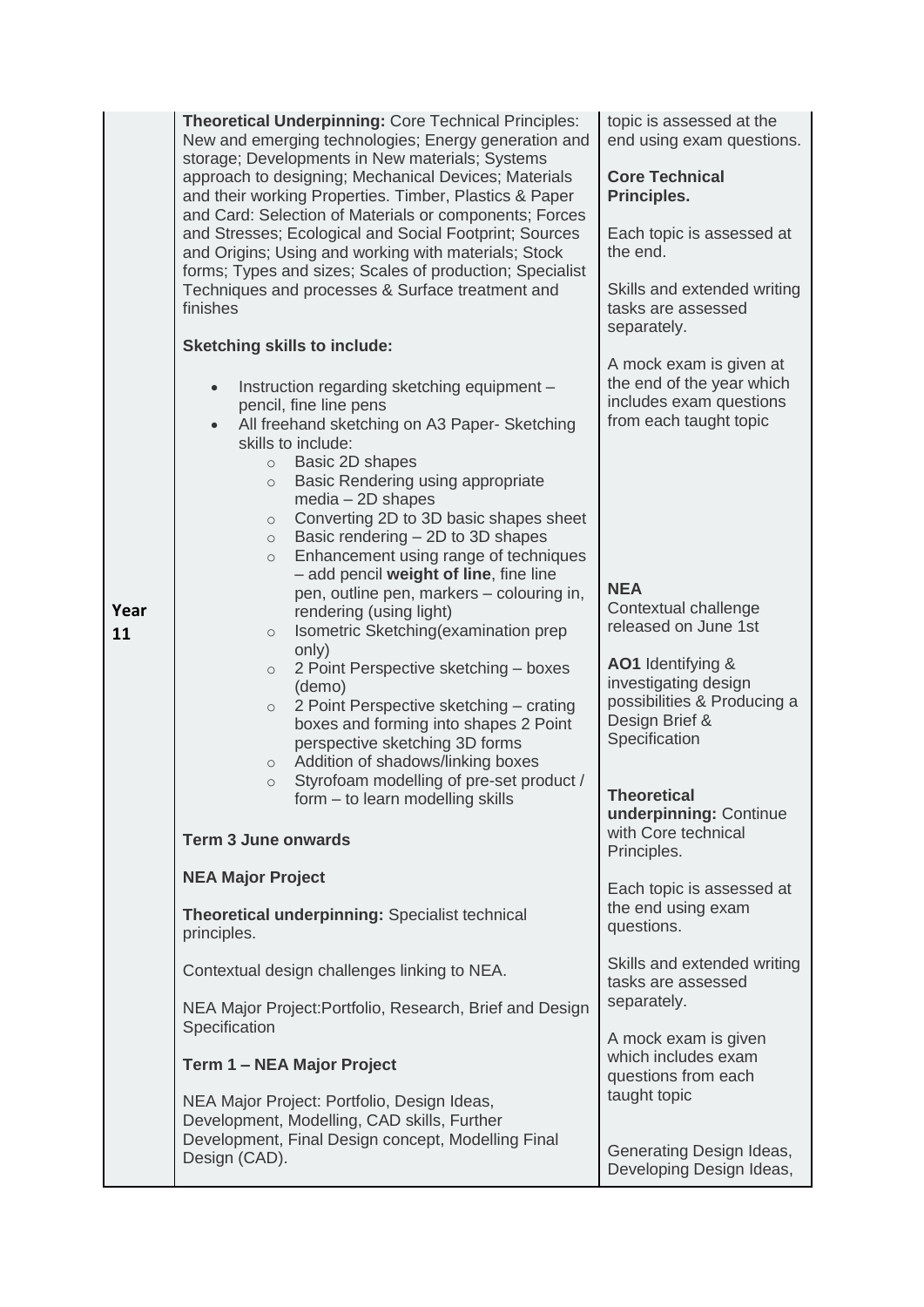| <b>Term 2 – NEA Major Project</b><br>NEA Major Project: Portfolio, Completion of CAD,<br>Evidence of CAD, Manufacture of Coursework,<br>Finishing, Completion & Detailing of manufactured<br>outcome, Submission of Portfolio & manufacture,<br><b>Examination Preparation</b> | Realising Design Ideas,<br>Modelling, Testing, Further<br>Development, Final<br>Design Solution, Planning<br>for Manufacture, Design<br>for CAD                                           |
|--------------------------------------------------------------------------------------------------------------------------------------------------------------------------------------------------------------------------------------------------------------------------------|-------------------------------------------------------------------------------------------------------------------------------------------------------------------------------------------|
|                                                                                                                                                                                                                                                                                | <b>AO2</b> Realising Design<br>Ideas                                                                                                                                                      |
| <b>Term 3 - Examination Preparation</b>                                                                                                                                                                                                                                        |                                                                                                                                                                                           |
| Examination Preparation through test papers, questions,<br>practise papers, use of textbook.                                                                                                                                                                                   | <b>AO3</b> Analysing and<br>evaluating, realisation,<br>finishing, assembling,<br>Testing & Evaluation,<br>Submission of final<br>Portfolio & completed<br>(working) manufactured<br>work |
|                                                                                                                                                                                                                                                                                | <b>Revision, Test</b><br>papers/questions,<br>examination practise.                                                                                                                       |

Every student at Key Stage 4 must study a Design & Technology subject.

There are two different subject areas to choose from:

# **AQA GCSE FOOD PREPARATION AND NUTRITION**

- **AQA GCSE DESIGN & TECHNOLOGY** with a specialism in one of the following:
	- o GRAPHIC PRODUCTS
	- o RESISTANT MATERIALS
	- o TEXTILES TECHNOLOGY

**DESIGN & TECHNOLOGY GCSE:**

**LEVEL: GCSE AQA (8552)**

**COURSE COMPONENTS:**

**Non-exam Assessment (NEA): 50%**

**TERMINAL EXAMINATION: 50%**

# **COURSE CONTENT:**

- Complete a range of assignments that respond to design situations
- Develop a range of graphic/drawing techniques
- Develop a range of modelling techniques and manufacturing processes
- Use of computer graphics, computer aided design, computer aided manufacture
- Develop an awareness of industrial practices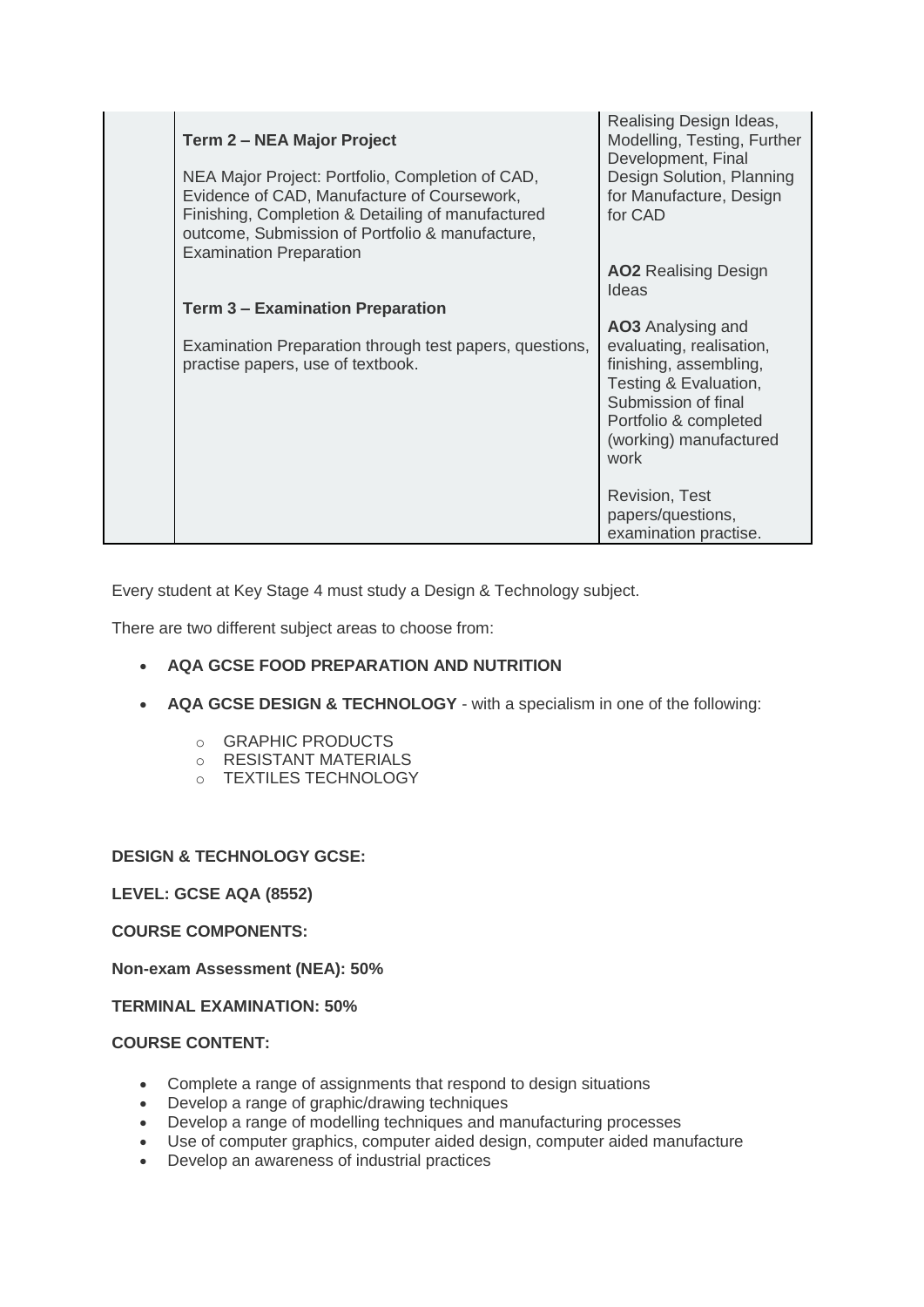# **Non-exam Assessment (NEA) DETAILS: (50%)**

Students must produce a Final Major Project which demonstrates their design, make and evaluation abilities.

- 10% is allocated to practical work
- 40% is allocated to research, design and evaluation

#### **What is assessed:**

Practical application of:

- Core technical principles
- Specialist technical principles
- Designing and making principles

#### **How it is assessed**

- Non-exam assessment (NEA): 30–35 hours approximately
- $\bullet$  100 marks

#### **WRITTEN EXAMINATION DETAILS: (50%)**

# **What is assessed:**

- Core technical principles
- Specialist technical principles
- Designing and making principles

#### **How it is assessed**

- Written exam: 2 hours
- 100 marks
- 50% of GCSE

#### **Questions**

**Section A** - Core technical principles (20 marks). A mixture of multiple choice and short answer questions

**Section B** - (30 marks)

Several short answer questions and one extended response

**Section C** - Designing and making principles (50 marks)

A mixture of short answer and extended response questions including a 12 mark design question.

The GCSE will be graded 9-1

# **SPECIAL REQUIREMENTS:**

- Students will require drawing and writing equipment and an A3 folder
- In some cases some students may wish to buy special materials of their own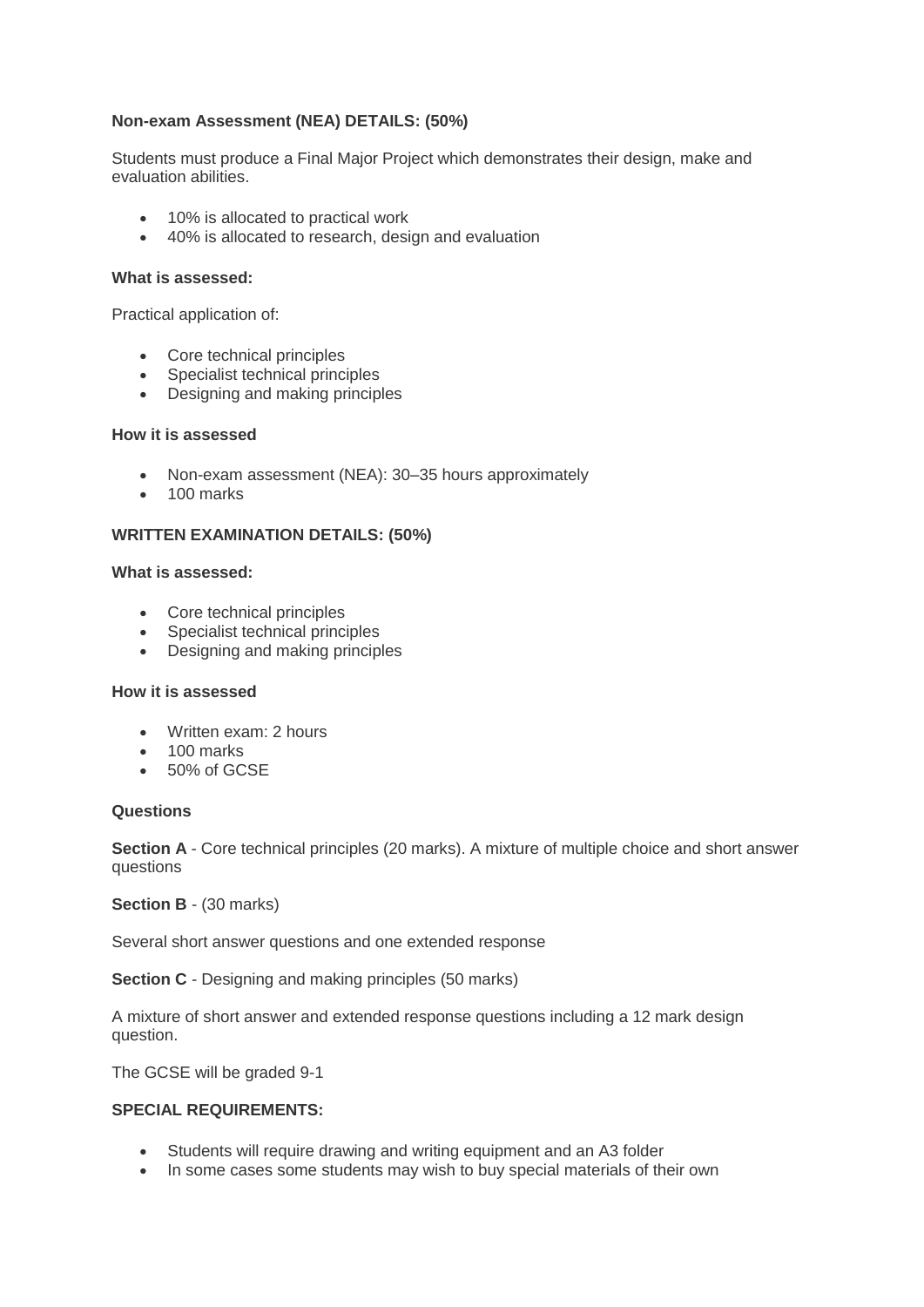# **POSSIBLE CAREER LINKS GRAPHIC PRODUCTS:**

Graphic Designer, Engineering, Advertising, Fashion, Interior Design, Architect, Product Design.

For further information see **Mr Melling/Miss Brown**.

# **POSSIBLE CAREER LINKS RESISTANT MATERIALS:**

Apprenticeships, Engineering, Architect, Product Design, Manufacturing Engineer, Construction.

For further information see **Mr Melling/Mr Greaves**.

# **POSSIBLE CAREER LINKS TEXTILES:**

Fashion Design, Interior Design, Theatrical Costume Designer, Retail "Buyer", Trend Analysis, Merchandising, Textile Design, Marketing, Technologist: - garment, textiles or pattern writing, Fashion Promotion Stylist.

For further information see **Mrs Akhtar/Miss Brown.**

# **DESIGN & TECHNOLOGY: FOOD PREPARATION AND NUTRITION GCSE**

# **GCSE AQA FULL COURSE (8585)**

# **COURSE COMPONENTS:**

# **COURSE CONTENT:**

The new specification for Food Preparation and Nutrition equips you with the knowledge, understanding, skills and encouragement you need to learn to cook. The course will give you the ability to apply principles of food science, nutrition and healthy eating.

The theory is divided into 5 key sections:

- Food, Nutrition and Health
	- o Food Science
	- o Food Safety
	- o Food Choice
	- o Food Provenance

# **CONTROLLED ASSESSMENT DETAILS: (50%)**

#### **Task 1 Food investigation 15%**

A written or electronic report (1,500-2,000 words) including photographic evidence. Students looking at the working characteristics, functional and chemical properties of food.

# **Task 2 Food preparation assessment 35%**

Students to prepare cook and present a final menu of three dishes cooked within 3 hours.

A written or electronic report including photographs.

# **WRITTEN EXAMINATION DETAILS: (50%)**